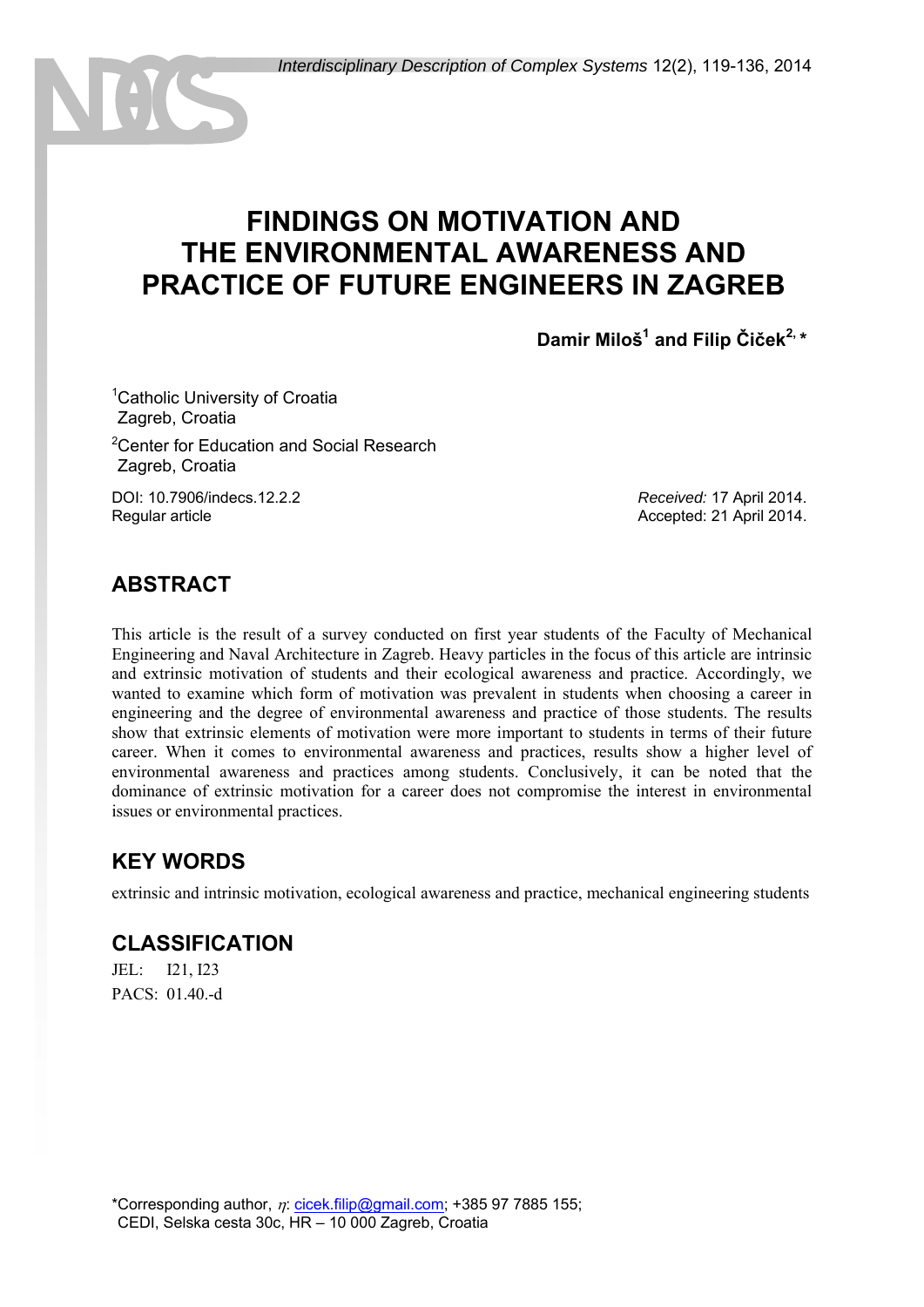### **INTRODUCTION**

The study of mechanical engineering in Croatia, as part of a broader field of technical sciences, has gone through changes over the last twenty years, despite the specific circumstances of transition in Croatian society that similar studies all over the world have gone through or are currently experiencing. There are far too many similarities to be ignored: the decrease in interest for studying mechanical engineering in the 90s and the deindustrialization, both indicators of the state of the national economic development, the inefficiency of study and sometimes labored adoption of the Bologna model of higher education, the critical reevaluation of, not only the traditional academic engineering program which implied opening brand new areas of education and research (e.g., sustainable growth), but the professional identity and role in society of the engineer. It is not surprising then, that when addressing the need for change in the context of Croatia in the late 90s Čatić [1] uses almost the identical phrase as Beder [2] does for the context of Australia (and wider), claiming that engineering is at "a turning point".

Research on professions, especially of mechanical engineering, is barely existent in Croatia. The situation is best encompassed by the term "white spot" of knowledge that Županov [3] used to describe the lack of research on other areas of interest in scientific research in Croatia. The situation is similar with research that might answer questions about the public perception of mechanical engineering, that is, the impressions Croatian students have in mind when making the decision to study mechanical engineering. The latter, how Croatian engineering students, freshmen that have only begun their careers in the academic world, view the study and profession of mechanical engineering, was the incentive for the research whose results are presented in this article.

The shaping of the conceptual framework of such a research is no easy task as it is carried out in a complex matrix of consulted research from all over the world, a small number of referential research in Croatia, personal research experience and the understanding of the problem based on information which should always be approached with caution, official statistics from the Croatian Employment Bureau and media speculation on the chances of employment in mechanical engineering.

In the text that follows, an overview of previous relevant research which was referenced, basic information on methodology, the sample and tools that were used, the results and finally a discussion with conclusion will be presented.

## **THEORETICAL FRAMEWORK**

If this were a classic study on the factors that influence the career choices of future engineers then surely the starting point would be referencing already undertaken research and following already established paths. The best research to serve that purpose would be the one carried out by Reed and Case [4] in 2003 as it is a summation of the achievements in the field of mechanical engineering in the last twenty years. The authors establish four macro-categories based on the research of their predecessors and the ten categories through which the aforementioned factors are presented (which correspond to a smaller or higher degree). These categories and the research by Reed and Case are not relevant in their entirety as the scope of implies a much broader scope than the subject of work of this article. They are, however, important in those segments that help further expose the determinants of the specific area that this research entails, the category of *activities related to mechanical devices*. This implies both the physical and intellectual activities focused at interacting with devices, like personal activity in fixing, assembling or constructing new devices and the thinking up and thinking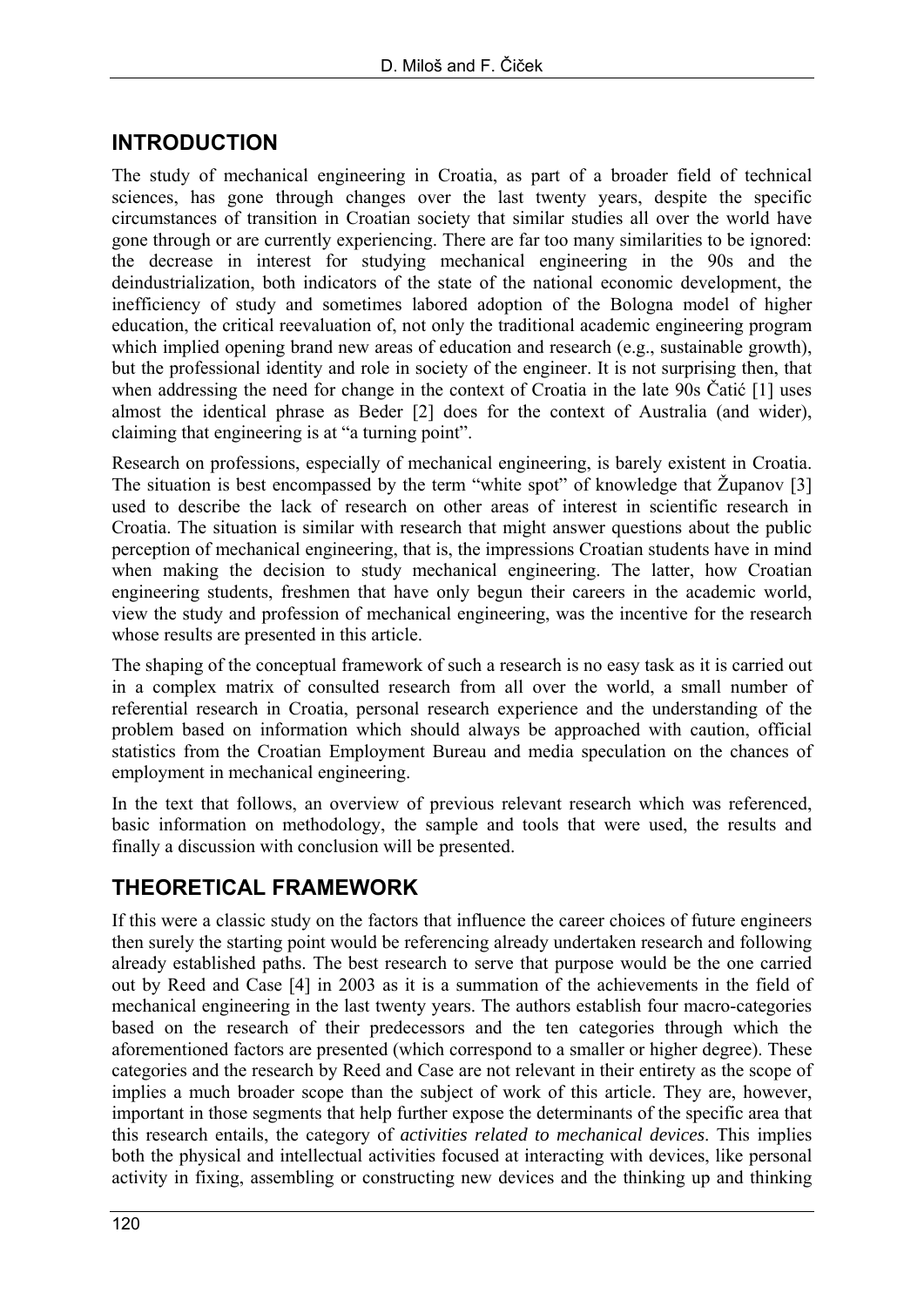through the theories and concepts of how hypothetical devices do or might work. Another category implied is that of the *personal career vision* which entails a specific plan of a career, flexibility and challenge in terms of intellectual stimulus and opportunity for employment diversity, rewards relating to career and the choice of that particular career as the best or least uninteresting option [4; pp.6-8]. In some ways this division into categories is too broad for this article, that is, the two categories, formed with regards to previous research, surpass the scope of this research.

On the other hand, it is necessary to take a step back and reduce the aforementioned in the context of *relative career value*, i.e. the intrinsic and extrinsic factors which are crucial for the individuals career choice as mentioned in the study by Dick and Rallis in 1991 [5]. These factors are not the focus of the study in themselves but are used as guidelines in this instance for the reader's better understanding of the research corpus. To sum up, the relative value of a career in mechanical engineering lies in both the personal vision of the career and in activities relating to technical devices. With the central point of the research now defined, next comes the description of its content.

#### **MOTIVATION, THE EXTRINSIC AND INTRINSIC ASPECT OF ENGINEER'S CAREER CHOICE WITH FOCUS ON ECOLOGICAL AND SOCIAL ISSUES**

Motivation may be defined as the willing investment of effort in aim of accomplishing a goal. Motivation, in a broader sense, is the incentive to act [6]. Based on the conditioning of that incentive we can make the distinction between external and internal factors which means we are talking about extrinsic and intrinsic motivation, respectively. Intrinsic motivation relates to the involvement in activities or endeavors for their inherent satisfaction that the individual experiences solely for participating in the act. Extrinsic motivation is related to participating in activities or endeavors for their instrumental value or recognizable expected outcome [7]. It is common place in recent times to advocate and value highly intrinsic motivation as opposed to extrinsic motivation. The reasons for this are bountiful, mostly ideological but there are also reasons that apply to many modern professions (however, this is not the subject matter of this article) whose research is almost impossible. One of the aims of this research is to show the structure of motivation in terms of extrinsic or intrinsic without going into value judgment. It should be stressed that this classic dichotomy of motivation elements in no way implies mutual exclusion or a negative correlation between the two. This dichotomy is better phrased as a scale, revised in various ways, modified [7, 8] and incorporated into various theoretical models.

In regards to the above stated, indicators of intrinsic motivation in this research are organized in five distinct groups. The groups are as follows: the statements of examinees about satisfaction and inclination towards typical perceptions about the study and profession of mechanical engineering, those statements relating to the satisfaction of solving, both mentally and physically, technical problems, the interest towards science and technology, the interest towards studying and professional activity, the willingness to acquire new professional knowledge and skill, and the individuals initiative outside the institutional environment towards professional achievement and interaction with technical devices. Indicators of extrinsic motivation are shown through "instrumental" statements about the need for a good pay, reputation, power and quick advancement.

When talking about the motivation to enroll in a college program, that is, the motivation towards a career, it is important to address the subject of ecology. This is mostly due to the fact that environmental issues, subjects of sustainable growth, are key components in the curriculum of students of mechanical engineering and naval architecture. Environmental awareness may also be regarded as important when it comes to future job responsibilities of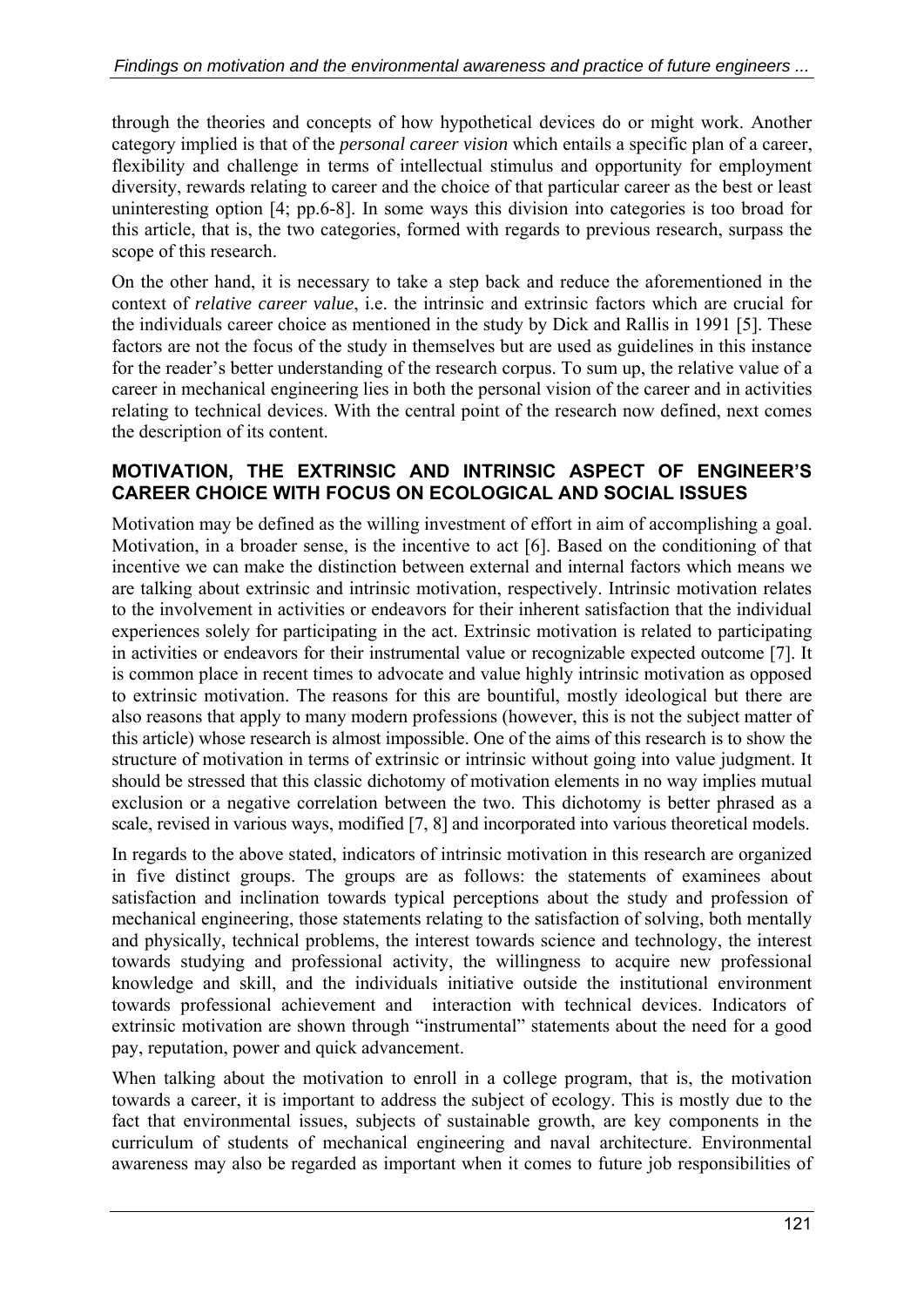engineers. An engineering career often includes positions in which important decisions or project evaluations are carried out which frequently entail conflicts between personal and social interests [9]. Although there is not adequate evidence of a connection between environmental awareness and enrolment in a mechanical engineering course, environmental issues, and especially the topic of sustainable growth, have dominated the public debate on the relationship of man and the environment. It has been stated back in the 1992 document Agenda 21 that , education is key for the promotion of sustainable growth and the development of people's capacity for handling the challenges of sustainable growth" [10]. Many authors stress that the education of future engineers is still at an unsatisfactory level when it comes to those segments regardless of noticeable advancements. Subjects of sustainable growth are often heard at conferences [11], and there are tendencies of incorporating such subjects into schooling [12].

Consequently, the education of engineers on environmental subject, but also on subjects relating to sustainable growth, is of crucial value for the adequate preparation of mechanical engineering students for modern professional requirements. Thus, a career and career motivation imply focusing on the social aspect of the engineering practice as an integral part of a responsible and conscientious orientation towards new (sustainable?) social development.

## **PREVIOUS RESEARCH**

Only a limited amount of data relevant for this research can be found n the scarce history of direct and indirect studies of the reasons and motivation for enrolment into college in Croatia<sup>1</sup>. Although not completely comparable and illustrative for the purposes of this study but relatable in its subject matter is the study that shows that the motives of enrolling (journalism course) are preceded by *active ("entrepreneurial") aspects* that examinees hold true for their profession (communication with people, information research, social impact), and *work in a chosen profession*. When it comes to expectations related to a certain field of study, examinees value *a good and adequate education* the most while finding employment in their branch is least important<sup>2</sup> [13; p.122].

Indicative for this article is the data that shows that when it comes to selecting a college, in the context of the University of Zagreb, 89 % of students' choices was based on *the desire for a specific occupation or interest related to that occupation*, 18,5 % was based on *accident or failure at a different college,* and lastly, 16,6 % was based on *the influence of another person* [14; p.271]<sup>3</sup>.

The research most thematically linked to this one is the one in which Kesić and Previšić [15] state, among others, the motives of enrolling into economics and electrical engineering studies. Concrete questions that draw a parallel to this research are ones pertaining to the *sources of information and influences on choice of college*, a very high rate of influence by friends, students enrolled into a college and the media, and on the other hand, a very low rate of influence of professional services. Furthermore, another interesting aspect is that, *according to the time of making the decision to enroll into a certain college,* the senior year in high school is in first place, followed by the time *before enrolling into high school*. What these authors highly stress, in relation to this research, is that when it comes to statements about the *motives of enrolment/choice of college* (with statistically significant differences between faculties) the interest for a scientific area comes first, followed by the chance for employment and pay, and job appeal [15; pp.736-740]. The distinction between hedonistic (implying satisfaction in employment in a chosen field and subject of interest) and utilitarian (implying a good pay and employment possibilities) motives that these authors [15] have established relies directly on a fixed theoretical framework, but also on one of the central intentions of this article.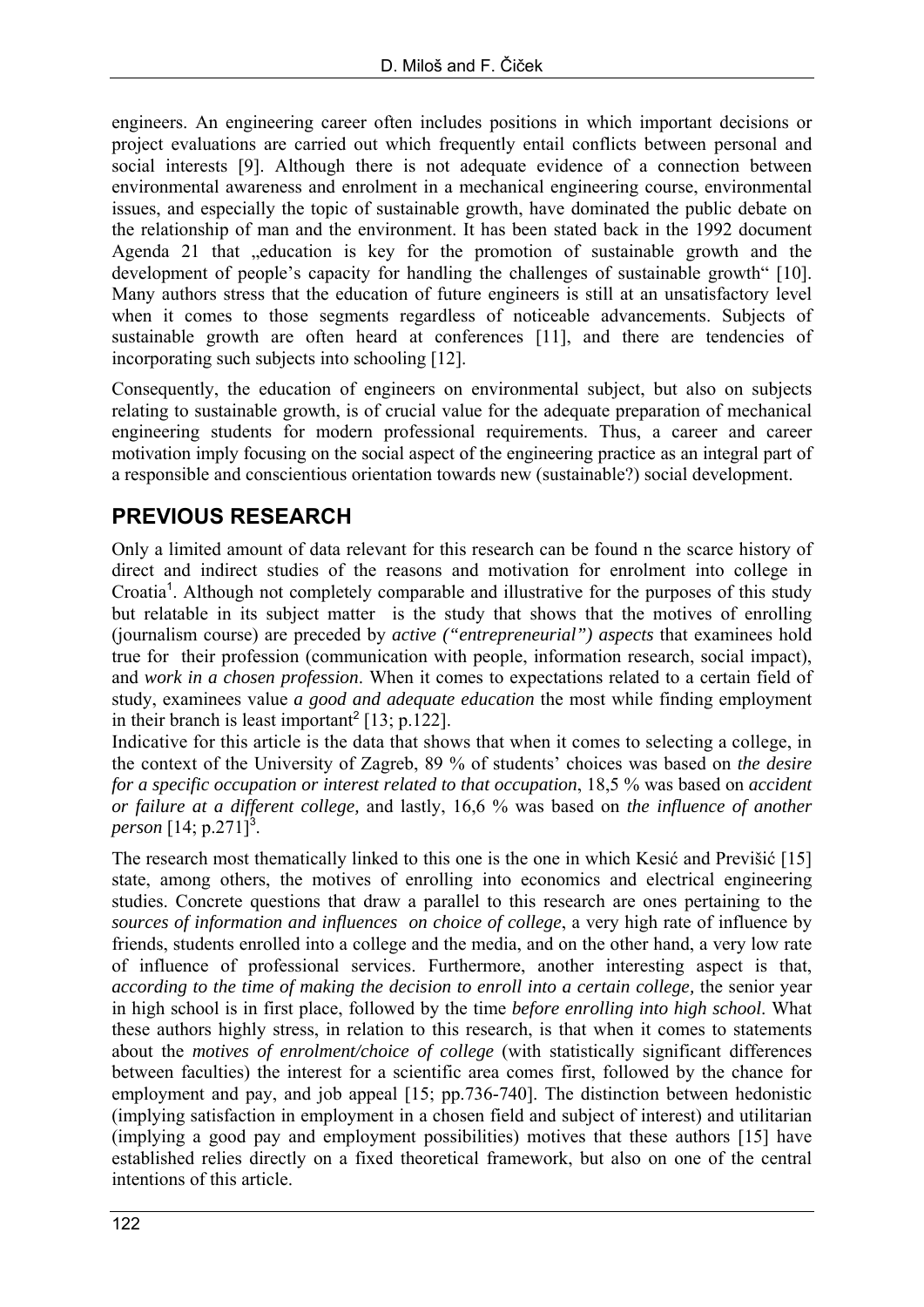Along with the motivation to enroll into college and motivation towards a career, the dimension of knowledge must be observed. Knowledge about a certain subject may be linked to interest to that subject as Beder [9] has shown on the example of environmental issues. Beder [9] showed in her initial research of mechanical engineering students that students realize the importance of sustainable growth and environmental issues after receiving education in them. After the aforementioned education, 75 % of students estimated that those subjects were important for their further education.

Regardless of the knowledge of the examinees about the structure of the curriculum, it is important to reiterate that a program of study commits students to the study of a certain number of subjects relating to ecology.

The research that Azapagić [10] conducted on future mechanical engineers has shown that there is an awareness of environmental issues among students, especially those pertaining to local circumstances. Additionally, the research has pointed out that examinees perceieve environmental issues as legitimate. Hence, it can be asserted that there is fertile ground for the further research of environmental consciousness and practice among future engineers as they have already acquired some initial knowledge of environmental issues before enrolling into college. The research of the mentioned subjects will provide insight into the thinking and attitudes of students towards environmental issues and the degree of adoption of certain environmental practices.

## **THE RESEARCH**

The data for this research was collected through a questionnaire in October 2013, on a sample of 282 freshmen of The Faculty of Mechanical Engineering and Naval Architecture at the University of Zagreb. Since the total number of freshmen is 425, the sample may be regarded as representative. The sociodemographic characteristics of examinees are given in Figs 1-5. Seeing that the ratio of men to women is heavily in favor of the men, this is reflected in the sample of 81,5 % males and 18,5 % females (Fig. 1). Further charts indicate some characteristics of social background of examinees, i.e. the type of high school completed (Fig. 2). This shows that the population is dominated by high school students with 69,5 %, while vocational schools represent 29,4 % of the population. Furthermore, the number of household members (Fig. 3) shows that 87,4 % examinees live in families of four or more members. The average monthly incomes of households (Fig. 4) are very varied and can only be taken into consideration in correlation with the number of household members. Lastly, the level of education of parents (Fig. 5) shows that when it comes to lower levels of education, mothers are slightly more represented than fathers. The situation is reverse when it comes to higher levels of education.



**Figure 1.** Sex of the examinees in percentages.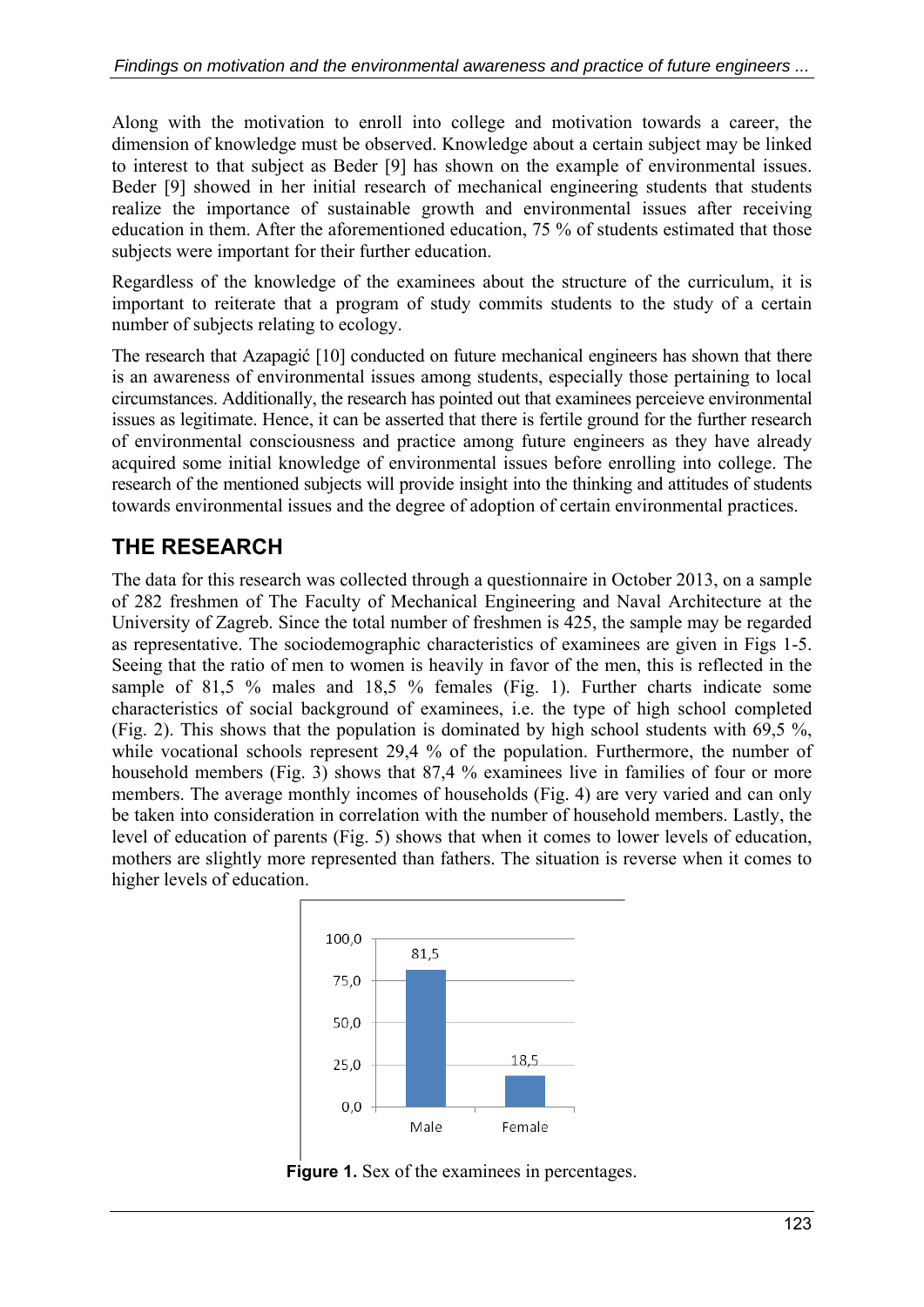





Figure 3. Number of household members in percentages.



**Figure 4.** Average monthly household income in percentages.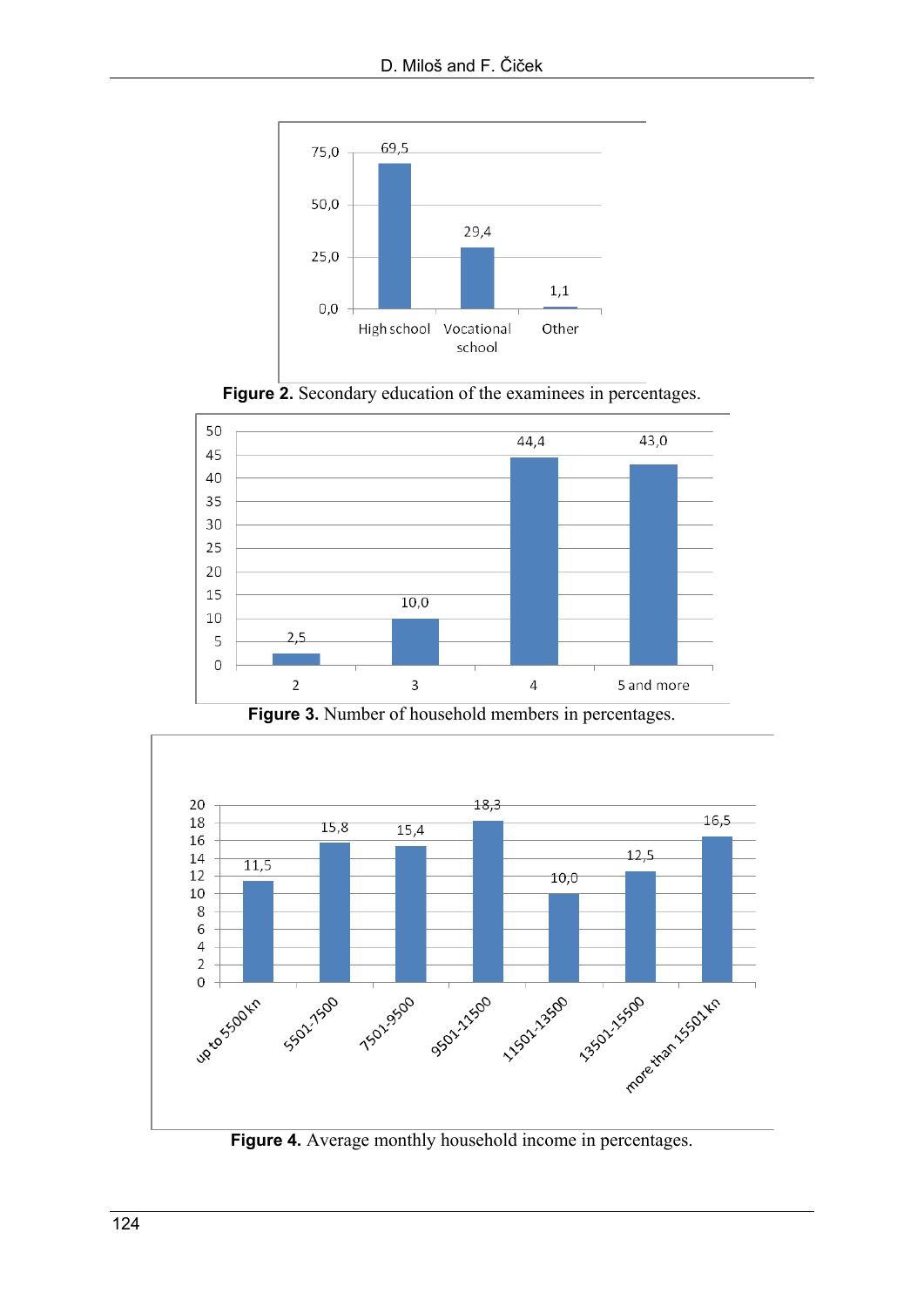

**Figure 5.** Parents level of education in percentages.

The questionnaire contained previously stated questions about sociodemographic characteristics of examinees as well as questions about their graded point average (GPA), Fig. 6. It is transparent from the data that there is an equal amount of A students (55 %) and B students (45 %). When it comes to priority of enrolment in potential colleges (Fig. 7) nearly 4/5 of examinees (79,6 %) stated that The Faculty of Mechanical Engineering and Naval Architecture was their first choice, with 18,3 % stating that is was their second. When asked about having engineers in close relation (Fig. 8) nearly half of the examinees (44,8 %) replied that they have an engineer as their close relative. Finally, it is shown (Fig. 9) that more than half of examinees list high school as the period in which they opted for The Faculty of Mechanical Engineering and Naval Architecture, 1/5 (21,1 %) made the decision immediately before graduation (IB in Fig. 9). What is most interesting is that 18,3 % made the decision during or after graduation (D/A in Fig. 9), which is matched by the number of students who listed The Faculty of Mechanical Engineering and Naval Architecture as their second choice for enrolment. This may be an indicator of the importance of the possibility choice change during the graduation process.



**Figure 6.** GPA in percentages.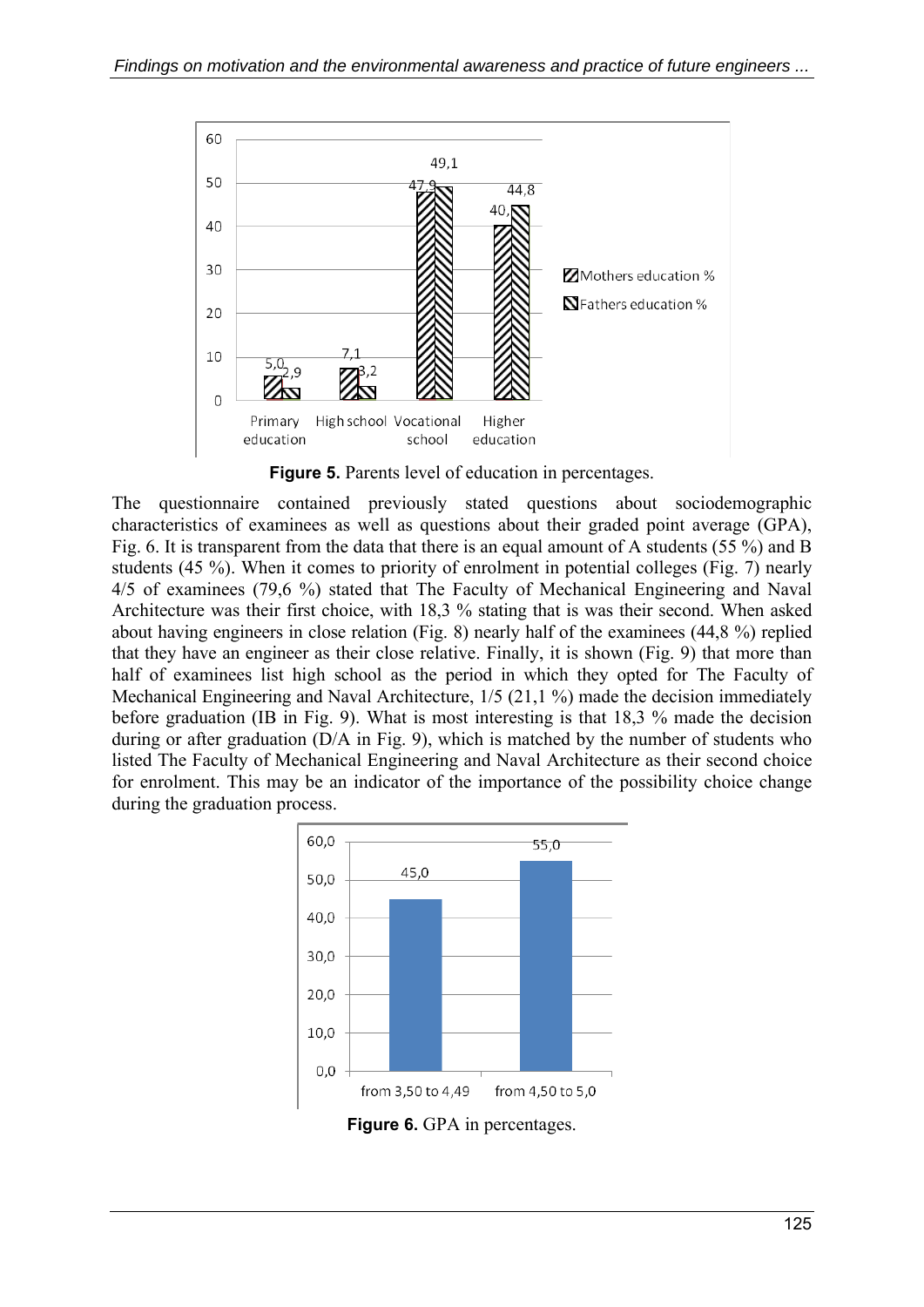

Figure 7. Priority of choice of Faulty of Mechanical Engineering and Naval Architecture, in percentages.



**Figure 8.** Percentage of examinees with an engineer in close relation.



**Figure 9.** Moment of college chioce in percentage.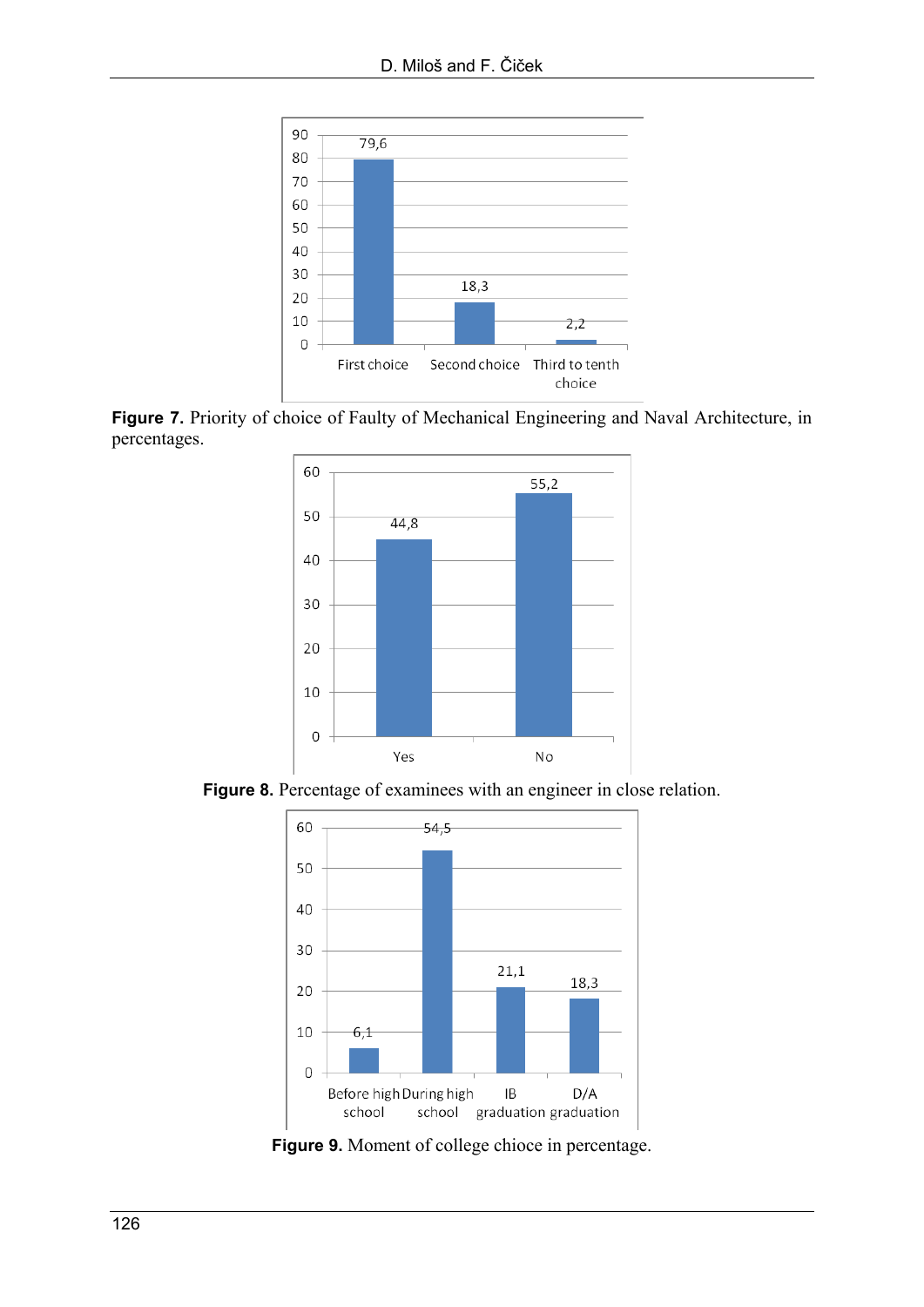Further questions, represented in four batteries relating to various influences, reasons and motives of enrolment were given to examinees. They were asked to assess on a scale from one to five: (1) to which degree each of the offered factors influenced their decision to enroll, (2) the level of motivation they have for their college of choice and potential professional future, (3) to which degree their preconceptions match certain statements about their chosen profession, (4) to what degree they were interested in proposed environmental issues and to what degree they practiced eco-friendly action. The following data is extracted from sets of questions listed from (1) to (3): (5) the indicators of influence of extrinsic and intrinsic motivation for choice of college and potential professional future. Specifically, to get a sense of extrinsic motivation, examinees had to mark, on a Likert scale (from 1 to 5) the degree to which their choice was influenced by: the possibility of quick employment in Croatia  $(M = 3,4, SD = 1,23)$ , the possibility of quick employment abroad  $(M = 3,79, SD = 1,12)$ , the possibility of finding an above-average paying job ( $M = 3.97$ ,  $SD = 0.94$ ), the possibility of quick career advancement (M =  $3.75$ , SD = 1,03), reputation in society (M = 3,15,  $SD = 1,31$ , the possibility of decision making and influencing society (M = 3,03, SD = 1,3). The stated data is presented in Figure 10 with the summation of all factors being the variable called "extrinsic motivation". Correspondingly, as can be seen in Figure 11, examinees were asked to determine, also on a Likert scale (from 1 to 5) the degree to which they agreed with statements relating to elements of intrinsic motivation for choice of college and career. The examinees had to assess their: interest in science and technology ( $M = 4.31$ ,  $SD = 0.8$ ), willingness to understand the functioning of mechanical devices ( $M = 3.62$ ,  $SD = 1.05$ ), tendency to attend to matters relating to objects rather than people  $(M = 3.4, SD = 1.29)$ , enjoyment in solving mathematical problems  $(M = 2.98, SD = 1.28)$ , tendency to solve complicated but concrete problems ( $M = 3,75$ ,  $SD = 0,95$ ), tendency to fix devices ( $M = 3,33$ ,  $SD = 1,16$ ). They were also asked to assess their agreement with the statements like: "I have always wanted to be an engineer."  $(M = 2.8, SD = 1.31)$ , agreement with the statement "This college will aid in the development of my personality."  $(M = 3.61, SD = 1.03)$ , "Whether the job interests me or not is more important than the amount of pay."  $(M = 3,36, SD = 1,13)$ . The summation of all the stated factors gives the variable "intrinsic motivation". The indicators



**Figure 10.** Aritmetic means of extrinsic motivation components.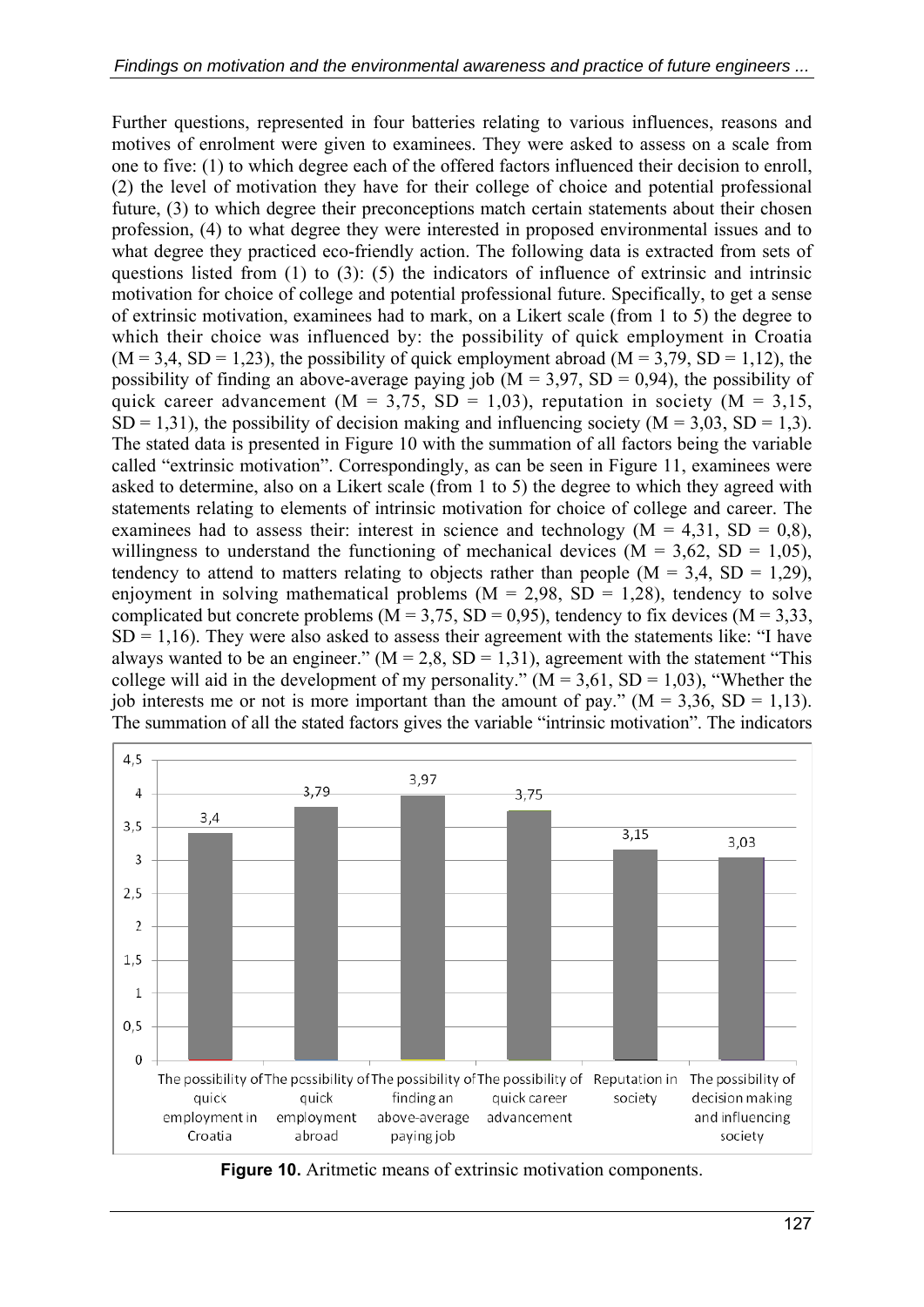

for component (5), the extrinsic and intrinsic motivation component is derived from following the example of aforementioned authors (paragraphs on the theoretical framework of the research) [4-5], that is, their category of relevance in career choice.

The fourth battery of questions dealt with the relationship students have towards ecology. The battery was divided into two categories, that is, the summation of indicators gave two distinct variables: environmental awareness and eco-friendly practice. The first variable is the summation of 7 indicators. The examinees were asked to assess their agreement with given statements, based on a Likert scale (from 1 to 5) which ranged from *I strongly disagree* to *I strongly agree*, Fig. 12.

The statements were used in order to investigate the following indicators: *I keep track of environmental issues* (M = 2,26, SD = 1,07)*, environmental issues are real* (M = 3,95, SD = 0,93)*, environmental issues are exaggerated in the public*  $(M = 3,21, SD = 1,12)$ *, the economy is more important than environmental issues* (M = 3,89, SD = 0,97), *society takes sufficient care of the environment* (M = 2,1, SD = 0,97*), environmental issues are important for public debate* (M = 3,8, SD = 0,88), *environmental issues need to be addressed at The Faculty of Mechanical Engineering and Naval Architecture* (M = 3,18, SD = 1,17).

The second variable was composed of four indicators by which the eco-friendly practice of examinees, whether current or past, was investigated (Fig. 13). The indicators that made the variable of *eco-friendly practice* were: *previous part-taking in eco-friendly activity* (M = 3,39,  $SD = 1,51$ , *recycling of waste*  $(M = 3,12, SD = 1,35)$ , conscientious energy consumption  $(M = 3,58, SD = 1,24)$  and conscientious waste production  $(M = 2,81, SD = 1,25)$ .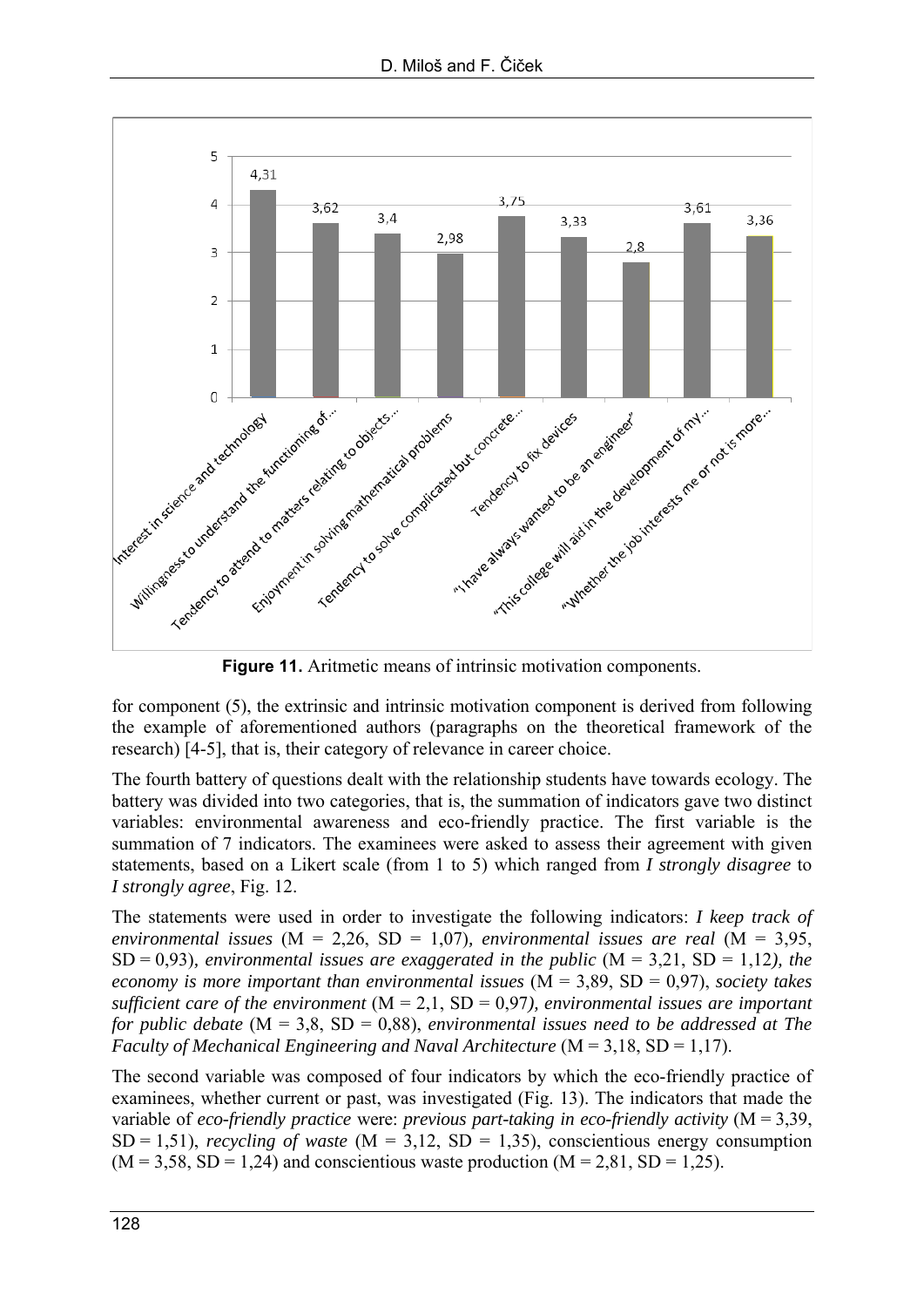

**Figure 12.** Arithmetic means of environmental awareness components.



**Figure 13.** Arithmetic means of eco-friendly practice.

#### **COMMENTARY AND OPERATIONS ON AGGREGATED VARIABLES**

The variables relating to typical preconceptions about The Faculty of Mechanical Engineering and Naval Architecture in Zagreb were taken as indicators of extrinsic motivation for enrolment into the college. These indicators were presented in statements which imply potential rewards and benefits like material gain, reputation and power of an engineer in relation to the college and associated professions. In accordance with everything aforementioned in the paragraphs relating to motivation, the variable "extrinsic motivation" was formed ( $M = 3.64$ ,  $SD = 0.69$ ). A series of statements was also provided in relation to the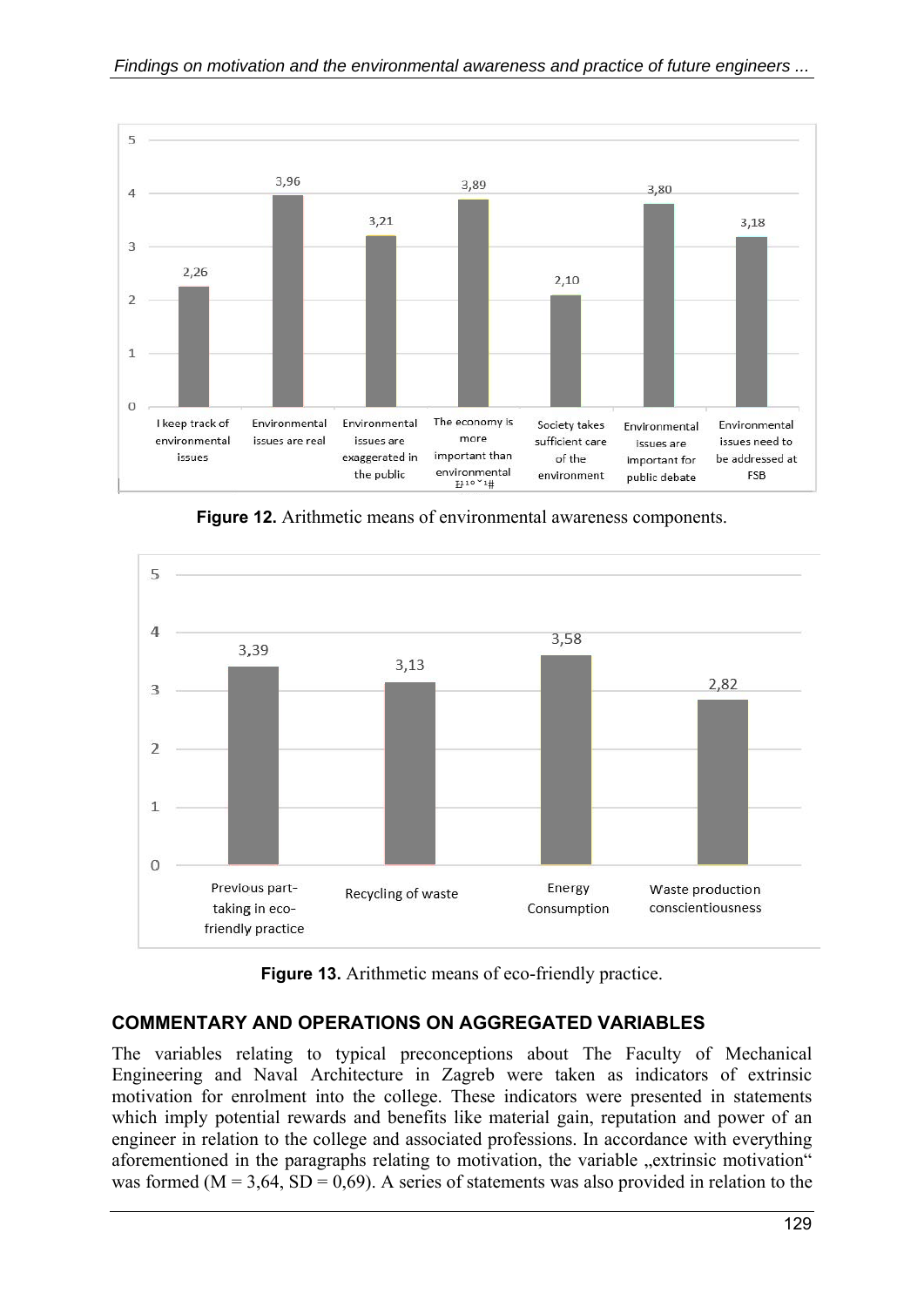enjoyment of studying mechanical engineering and naval architecture for its internal value. The variable extracted from those factors is called "intrinsic motivation" ( $M = 3,47$ ,  $SD = 0,58$ ).

At first glance and by simple comparison it is evident that the variable "extrinsic motivation" gives the greater value which would indicate that the motivation of future engineers is mostly extrinsic rather than intrinsic. However, the question remains whether the difference in value between the variables can be seen as statistically significant. To answer this a t-test of paired samples was conducted and yielded the following results: when intrinsic motivation  $(M = 3.48, SD = 0.57)$  and extrinsic motivation  $(M = 3.63, SD = 0.68)$ , then  $t(260) = -2.985$ .  $p \le 0.005$ . Chi-squared is 0.33 which shows that even though the difference in value, in favor of extrinsic motivation, is statistically significant, it is still small. Additionally, the Pearson coefficient between the two variables, though small ( $r = 0.161$ ,  $p < 0.05$ ), is of a positive sign, which further enforces the statement expressed that intrinsic and extrinsic motivation cannot be mutually excluded.

These results might be potentially worrying as they indicate, according to Inglehart's division of materialistic and post-materialistic values, the valorization of economic growth and security in favor of environmental care and protection. It could be posited that the placing of personal gain and benefit before one's impact on society and the environment points to the heritage of materialistic values. These materialistic values, on which the industrial society was built, are a sort of atavism which brings into question the survival of the entire human race [16, 17]. It is for that reason that the developed (post)industrial society tries to stimulate environmental awareness and sensibility in the individual. However, the data to follow will show whether the questioned students' environmental awareness and eco-friendly practice is really endangered by elements of extrinsic motivation. To posit it differently, do those elements negatively affect the variables? As was the case in the research conducted by Azapagić [10], due to possible problems with interpretation of the term *sustainable growth* it has been decided that the focus of the research would be narrowed to the attitudes of examinees towards environmental issues and their previous engagement with them.

Figure 14 shows the summation of answers that can be classified as relating to *environmental awareness.* That category shows the degree to which students are interested in environmental issues and how important they consider them.

On a Likert scale of agreement with statements, the numeral 1 designates the lowest, while the numeral 5 designates the highest degree of agreement. The numeral 3 designates an indifferent attitude towards a statement.

The arithmetic mean of attitudes towards environmental issues is  $M = 3.19$  with SD = 0.54 which suggests that the results are in favor of a positive attitude towards them. Therefore, it can be said that students are aware of environmental issues and consider them important. The overview of distribution of answers within a category gives a more precise insight into data that the arithmetic mean does not reveal at first glance. Should we extract the single statement that deviates from the pattern of eco-friendly attitudes from the summation, the result is a larger arithmetic mean  $M = 3.23$  with  $SD = 0.92$  which shows a significant inclination towards eco-friendly attitudes.

The aforementioned deviation is reflected in the distribution of answers to the statement *I often read about and watch content related to environmental issues.* More than half of students (64,2 %) expressed disagreement with the statement while one fifth (19,5 %) remained indifferent.

The positive lean of the arithmetic mean towards a positive attitude towards environmental issues is further confirmed by the data acquired. Most of the students partially or strongly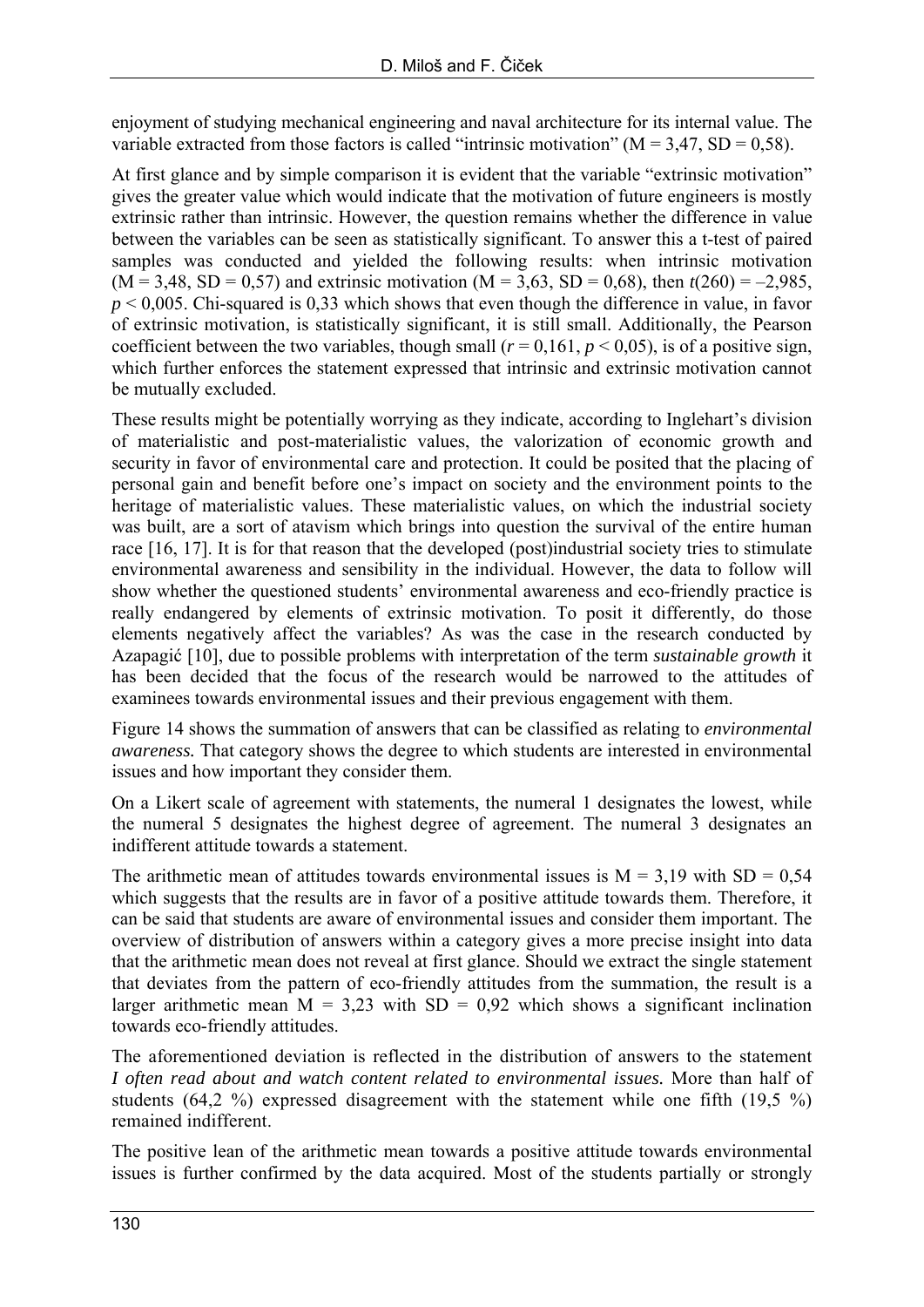agreed with the statement *society does not take sufficient care of the environment* (70,9 %), however, only a negligible amount of students stated that *the influence that can be had as an engineer on the environment* influenced their motivation to enroll. More than half (57,8 %) either partially or strongly disagreed with the statement *the influence that can be had as an engineer was one of the motives for enrolment.*

The summation of the extent to which students participated in eco-friendly activities such as recycling, conscientious consumption, etc., gives the variable *eco-friendly practice* which yielded somewhat unexpected results, Figure 15. In that variable, the results  $(M = 3,23)$  lean



**Figure 14.** Degree of agreement with environmental awareness statements in percentages.



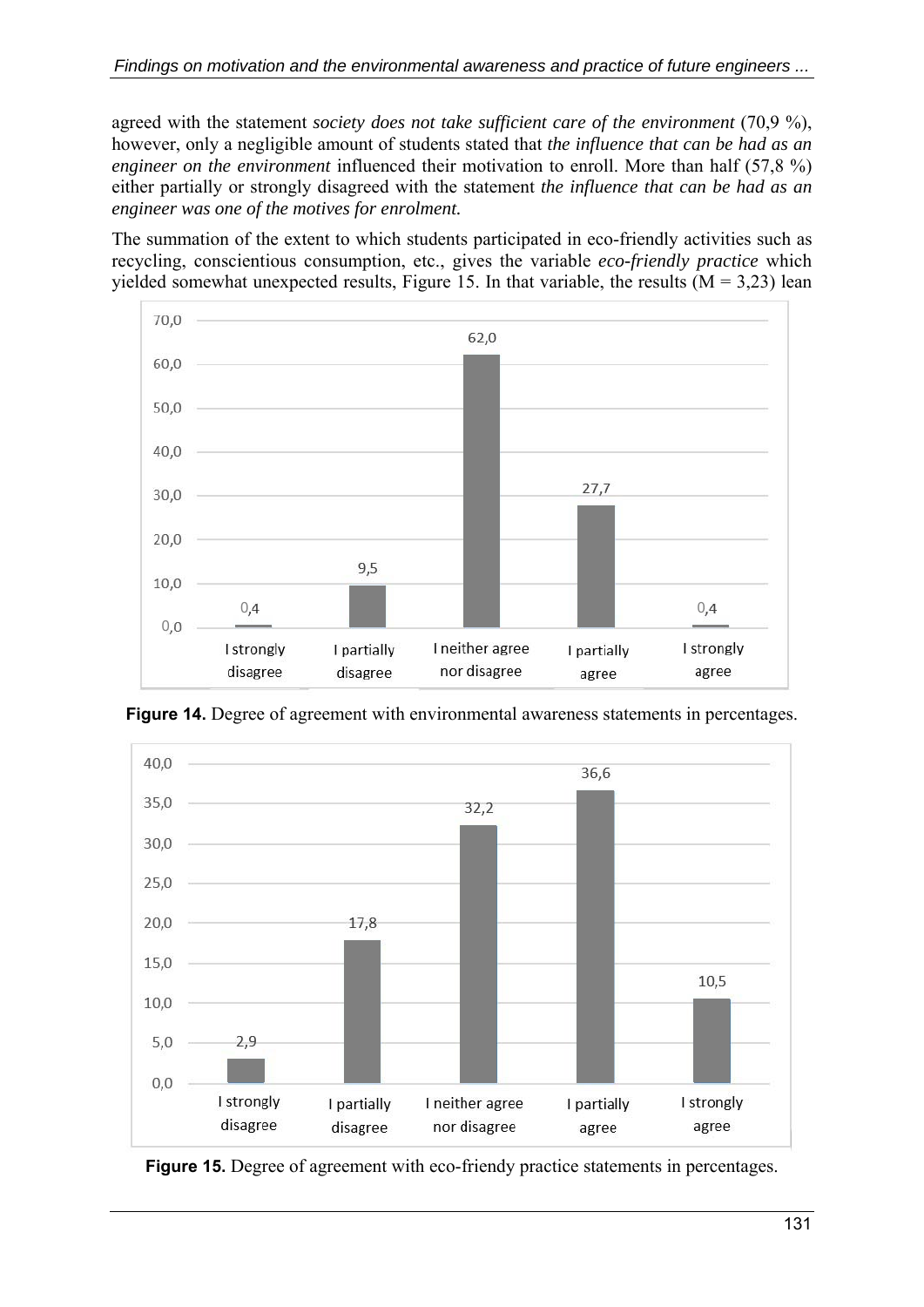heavily in favor of eco-friendly practice, even stronger than in the category of attitudes towards environmental issues. It is assumed that such a set of answers is conditioned by various eco-friendly activities that were made available to students during primary or secondary education and that these were what they understood as *participating in eco-friendly practice.* 

However, the justification of such an assumption is questionable considering that nearly a third of student (29,5 %) did not express agreement with the statement of ever participating in any activity related to eco-friendly behavior. On the other hand, some everyday eco-friendly practices are more frequent than was assumed. For example, a significant amount of students recycle  $(46.9\%)$  and are mindful of energy consumption<sup>4</sup>  $(63.1\%)$ .

The question of whether students considered environmental issues as important for their education was investigated through a series of questions. They were asked to assess the relevance of those issues and assess what percent of the curriculum should address environmental, and what percent should address social issues. The percent of desirable environmental issues was in average 16,73 %, while the arithmetical mean of desirable social issues was 13,95 %.

## **DISCUSSION AND CONCLUSION**

A career choice is a very important, deciding point in the life of a young person. The already lengthy academic discussion on the structure of motivation for a career is relevant in its conclusions. As was already mentioned, in modern society the intrinsically motivated professional is desirable. Since this research was conducted on freshmen, this article is based on their preconceptions about the college and possible career ahead of them. Accordingly, the maintenance of intrinsic motivation will depend on their expectations related to those preconceptions. It is habitually understood that, through dedication and sacrifice, individuals will be willing to contribute creatively, take initiative, have a sense of purpose and achieve self-realization and liberation through their career. The process of professional socialization is subject to subsequent rationalization, hence, it is not expected that the level of intrinsic motivation should decrease if the preconceptions not match the practice. However, it is unfounded to expect the elements of extrinsic motivation not to influence the choice of career. It is not odd to posit the question why an individual would choose a career he or she considers unappealing, irrelevant or poorly paid. After all, those indicators show societies recognition and valorization of a profession, and it also speaks to the individual's need to participate in and actively affect society. Besides the already stated, it is also very important to keep in mind that which was clear to Marx and Maslow. Individuals will strive towards higher goals only when their basic needs are met. In our case, it is visible that nearly 90 % of examinees have 4 or more household members, and the distribution of average monthly household incomes does not reveal much. It can be said, without hesitation, that the experience of living in "larger" households amplifies the need for financial security, though this was not statistically proven in this research. In the structure of extrinsic motives, a good or above-average pay comes first, followed by quick employment abroad and quick career advancement. Based on the perception of an average pay as insufficient or the notion that an above-average pay is the appropriate social reward for engineer, an above-average pay may be variously interpreted. Whether the latter can be attributed to the effects of the global economic recession in Croatia, or the inclination towards respectable multinational companies is hard to say. Quick career advancement definitely points to careerism and the need to prove oneself in a professional environment, since the examinees prescribed least significance to decision making and influencing society. Such results point to the examinees' inclination towards the professional setting and much less to the world outside that setting. In other words, they value greatly the achievements within the professional setting and less the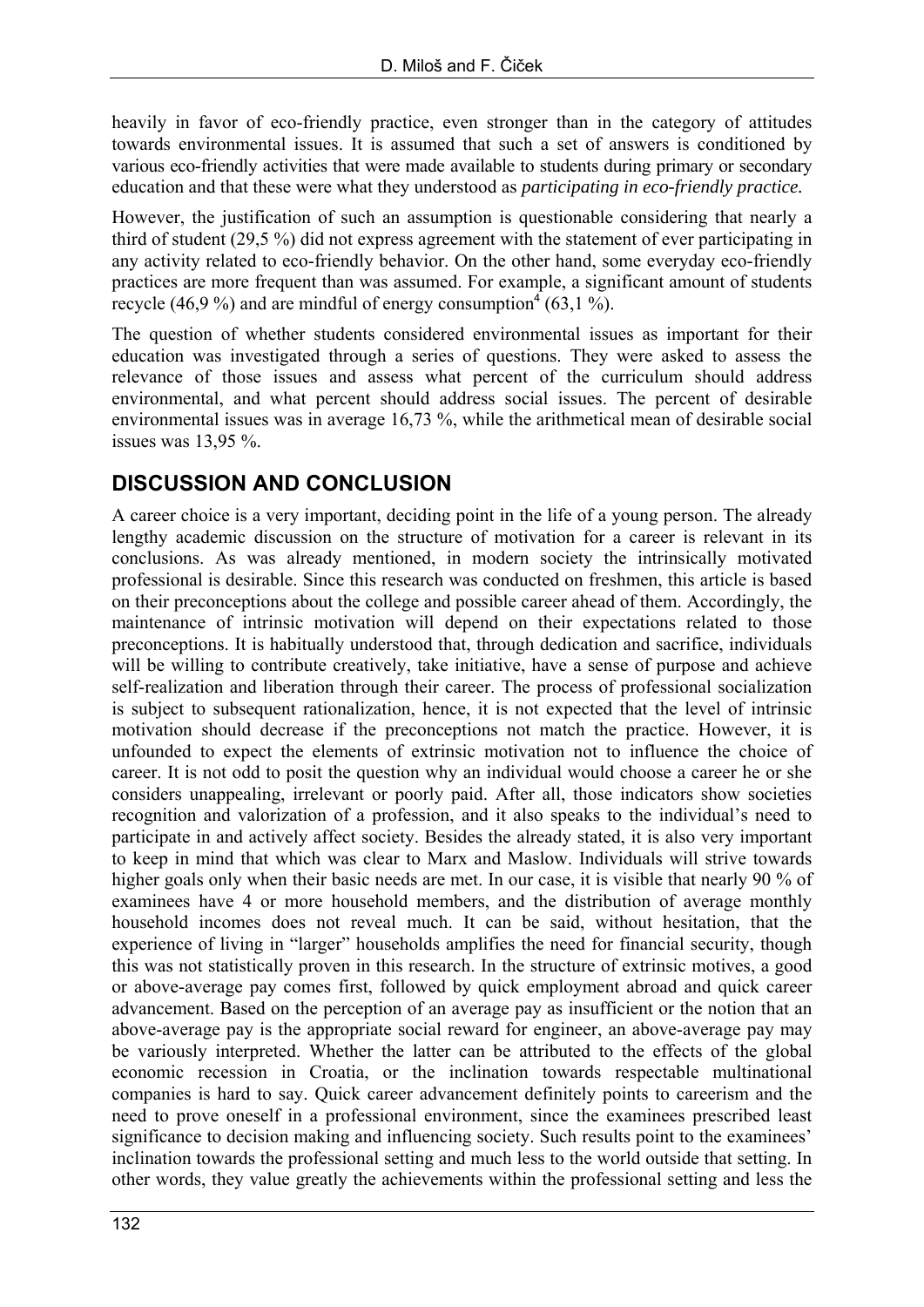ways they might influence society through their career. On the other hand, most value, among components of intrinsic motivation, is given to interests regarding science and technology, the solving of complicated but concrete problems and interest in the functioning of mechanical devices. A high level of interest for science and technology ranked first, the result, not at all surprising, can only be an indicator of the understanding of mechanical engineering as a profession in which such elements are realized. The tendency towards solving complicated but concrete problems indicates the conception of engineering problems as concrete, empiric. practical, clearly defined and yielding clear results. In accordance, when it comes to the variable of intrinsic motivation, the least valued component was the inclination towards mathematics which often includes many complicated operations before yielding concrete results. Interest in the functioning of devices, in the context of career choice, may be seen as the expanding of practically acquired knowledge in the sense of typical, legitimately channeled, human curiosity. It should be noted however, that the choice of college is highly valued as an agent of personal development in examinees. This latent function of higher education is recognized and fairly highly valued. If we examine the micro-history of previous research and assume that the results of that research, regardless of diverse colleges and careers, are compatible with the results of this research, we get an interesting continuity. However, unlike freshmen journalism students, the freshmen of engineering do not apostrophize active social aspect of their profession. The reasons may be many but two shall be listed. Firstly, engineering students do not regard their profession as socially oriented (dealing with people). Secondly, they recognize the social ordinates of their profession but ignore them. As an indicator of the latter, we can take the high average of examinees stating they would rather deal with objects than people. This however, does not exclude a third or multiple other options. To get back to the established continuity, the regularity in the results indicated that students' career choices are influences in the highest degree by *interest relating to profession* [7], *hedonistic motives* [8], that is, intrinsic motivation- *interest for science and technology*, followed by *good (above-average) pay* with a significantly lower average value. To conclude, statistically extrinsic motivation for choice of college and career prevails in our examined sample. This indicated that their choice is dominated by preconceptions about instrumental benefits of a profession and that the components of intrinsic motivation are in a subordinate position.

Dominate extrinsic motivation for choice of college indicates what Inglehard calls "materialistic values", which favor economic stability and growth are fundamental values. They are in contrast with "postmaterialistic values" which favor environmental awareness, a humane society and civil participation [16, 17].

On the level of environmental awareness and the influence future engineers might have on these problems, we may conclude that while students are aware of environmental issues they do not show a lot of interest for them. Considering the disproportion between the statements that society does not take sufficient care of the environment and the possibility of influencing the environment as one of the motives for enrolment we can posit some conclusions. The evident low interest students have for environmental issues may stem from lacking knowledge about the ways of affecting those issues as an engineer or even in everyday life. On the other hand, there is the possibility that despite participating in eco-friendly activity, students do not credit the result an individual's participation may yield.

It is evident that the dimension of knowledge is one that warrants further analysis for the successful interpretation of these problems. It is imposed as a prerequisite for all further research. The research conducted by Azapagić [10] suggests exactly that.

Results relating to the eco-friendly practices suggest that in the end, there is a promising (but not satisfactory) level of environmental awareness which further enforces the notion that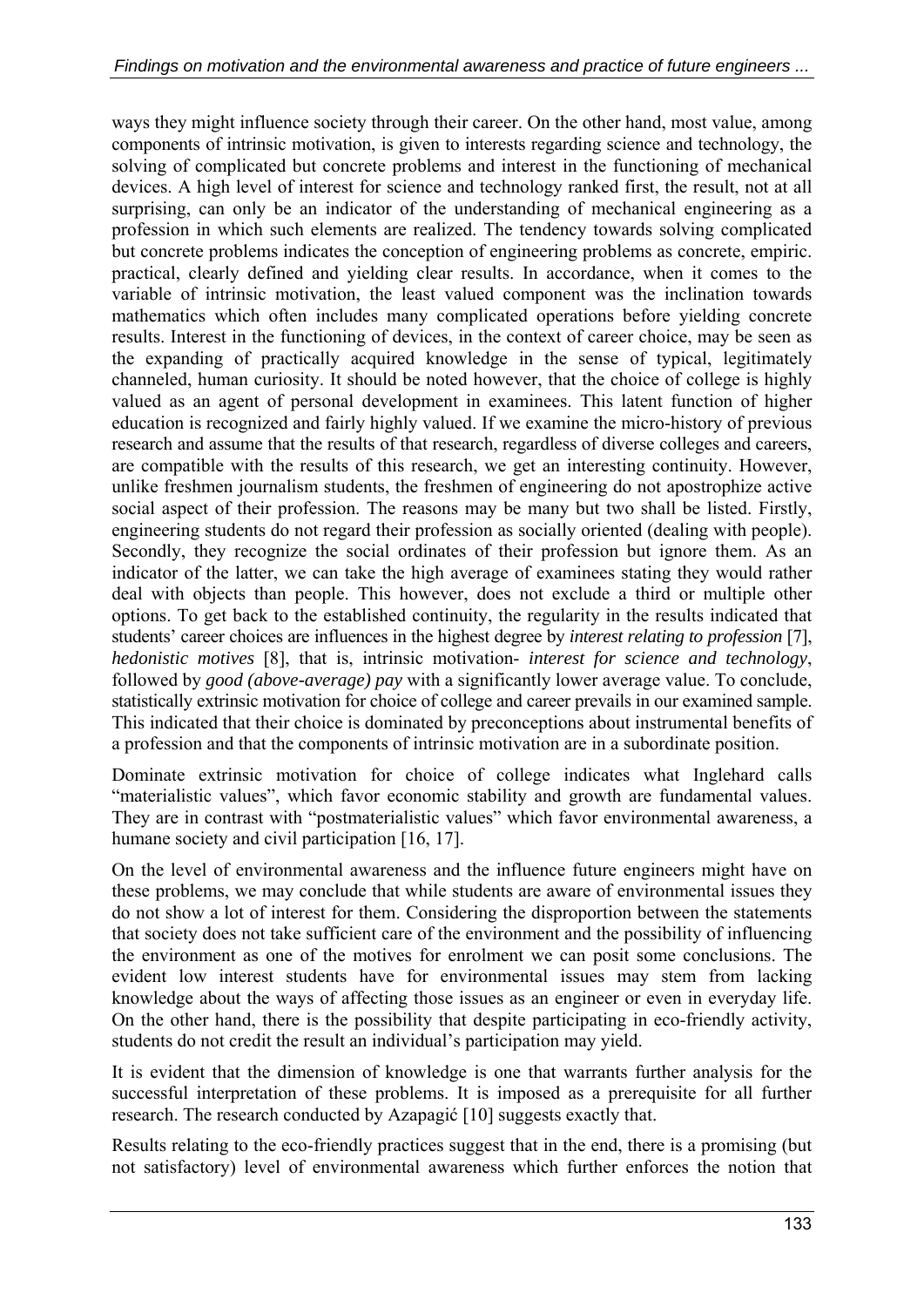knowledge about sustainability, ecology and other social issues is the educational necessity of future engineers.

It is clear that there the willingness to learn about the mentioned issues exists and it is that which makes the results promising. The assumption is that the presented results would positively correlate with the expansion of knowledge about the stated domains as Beder [9] showed in her research. Hence, the question whether extrinsic motivation endangers environmental awareness may be answered negatively.

The mentioned results are especially interesting in that they reflect how the student opinions about the fitting amount of environmental and social issues is in accordance with the guidelines of international educational accreditation agencies. The assumption is that students were able to learn to valorize and value social and environmental issues through previous education and the media which is reflected, at least when it comes to environmental issues, in the expectations they have about their higher education.

It can be stated that future engineers are aware of environmental issues and that a significant number of them recycles waste and is mindful of energy consumption. There is the perception of engineering studies in the literature, as training devices for bureaucrats and modal employees as if it were some sort of ideology that sets the existing capitalist system as the means and material values as the measure of success. It is important to note that the question of sustainability is not that of an exclusive character. It is a wider socio-political question that warrants not only specific knowledge about social issues, but also an integrated, interdisciplinary approach to the education of engineers in order to form capable personnel with understanding of social dynamics [12]. Thus, the curriculum on social issues must be directly applicable to problems that engineers face [10]. Since it has been long clear that the idea of unlimited growth cannot be sustained over a long period of time, it is encouraging that there is fertile ground among examinees for dealing with social and environmental issues. Knowledge about those issues may be considered a necessity for the development of competent co-creators of a (hopefully) sustainable tomorrow.

### **REMARKS**

<sup>1</sup>It is appropriate to mention that a HEI in Zagreb conducted a large online research in cooperation with the web portal http://www.srednja.hr via the social network Facebook in the academic year 2012/2013. The research was targeted at high school seniors and college freshmen ( $N \sim 5000$ ) and yielded some results that are of interest to this research. For example, 64 % of examinees enrolled into their first choice of college, and the motivation for enrolment reveals that 81 % opted for a college based on their personal affinity towards the subject matter of the college, 56 % because of better employment possibilities in a particular branch abroad, 51 % for the chance of a good pay in a branch, 49 % out of professional and social motives (attending college with similar colleagues, etc.), 44 % because of better employment possibilities in Croatia. When it comes to influence on choice 1 of college, 16 % stated that acquaintances from a particular branch of study influenced their 1 choice, 15 % that family influenced their choice, 10 % that it was older colleagues, and only 1 7 % states that the role of professors was influential. It is also important to mention that this 1 online poll was carried out in methodologically unsound ways, and that the data presented was at times confusing and unusable. A request for cooperation and detailed insight into the data was, regrettably, denied. However, the data mentioned above is available to all at request to the authors of the study.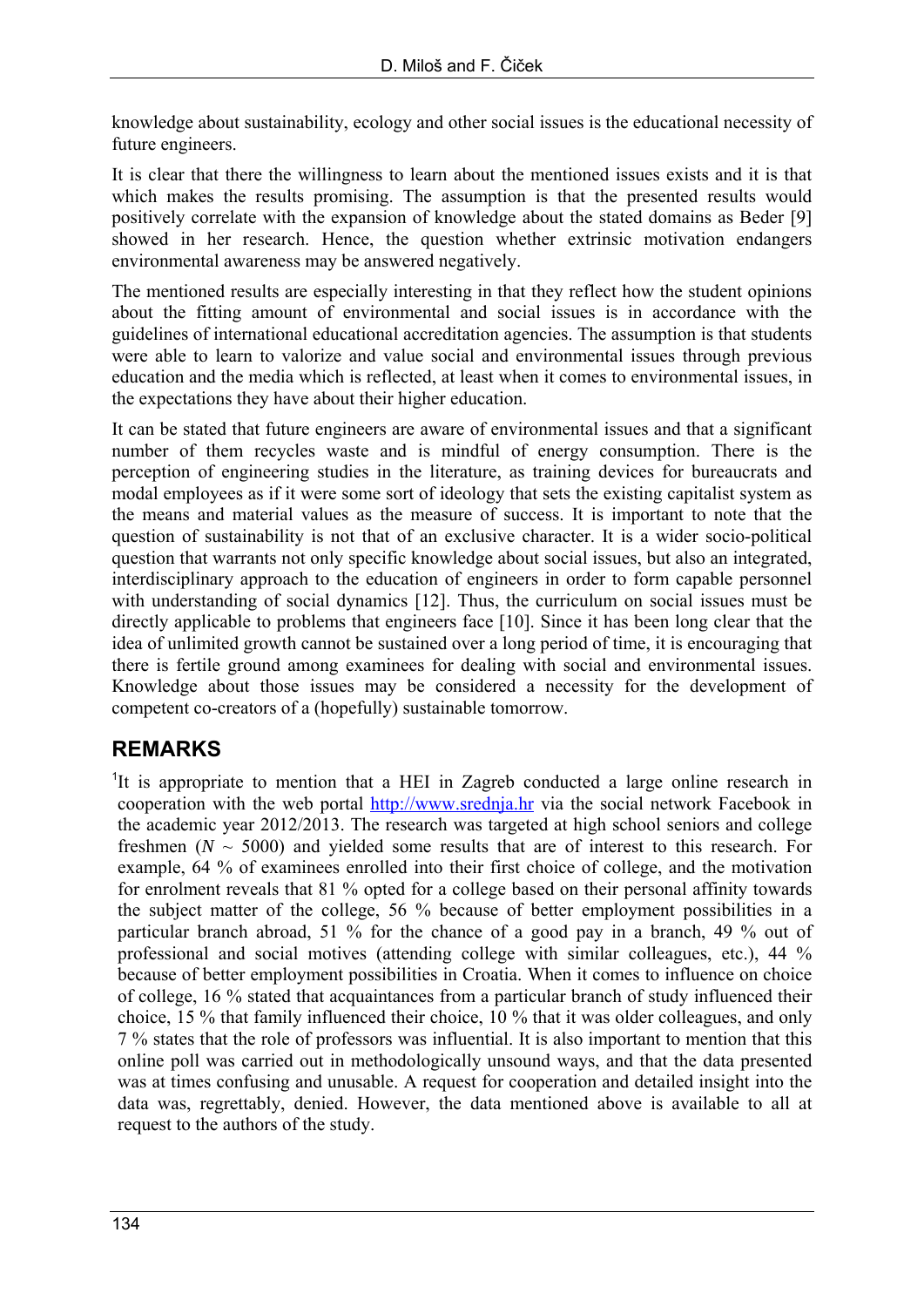<sup>2</sup>It cannot be ignored that the sample of this study was "convenient" as it included only students that were present at lectures  $(N = 121)$ , and from the overall sample only one category was taken into consideration, that of students of the first year, freshmen.

<sup>3</sup>The article does not mention which method was used to collect the data from which these 3 categories were extracted and presented (an interview or some sort of open sourced questionnaire).

<sup>4</sup>This factor needs to be considered with caution as people can be mindful of energy consumption due to financial reason and not out of environmental consciousness.

## **REFERENCES**

[1] Čatić, I.: *Reengineering of Technical Studies*. In Croatian.

In Božičević, J., ed.: Education for Information Society. In Croatian. Croatian Academy of Engineering, Zagreb, 1999,

- [2] Beder, S.: *The New Engineer: Management and Professional Responsibility in a Changing World*.
	- Harry Ransom Humanities Research Center, 1998,
- [3] Županov, J.: *Foreword*. In Croatian. In Ilišin, V. and Radin, F., eds.: Youth in the Eve of the Third Millenium. In Croatian. Institute for Social Research in Zagreb & State Bureau for Protection of Family, Maternity and Youth, Zagreb, 2002,
- [4] Reed, B. and Case, J.: *Factors influencing learners' choice of Mechanical Engineering as a career*.

African Journal of Research in Mathematics, Science and Technology Education **7**, 73-83, 2003,

- [5] Dick, T.P. and Rallis, S.F.: *Factors and influences on high school students' career choices*. International Journal for Research in Mathematics Education **22**(4), 281-292, 1991, http://dx.doi.org/10.2307/749273,
- [6] Matsumoto, D.: *The Cambridge Dictionary of Psychology*. Cambridge University Press, Cambridge, 2009,
- [7] Ryan, M.R. and Deci, E.L.: *Intrinsic and Extrinsic Motivations: Classic Definitions and New Directions.*  Contemporary Educational Psychology **25**(1), 54-67, 2000, http://dx.doi.org/10.1006/ceps.1999.1020,
- [8] Ryan, M.R. and Deci, E.L.: *A Motivational Approach to Self: Integration in Personality.* In Dienstbier, R., ed.: Nebraska symposium on motivation: Perspectives on motivation. Vol. 38, University of Nebraska Press, Lincoln, pp. 237-288, 1990,
- [9] Beder, S.: *Educating Ecologically Sustainable Engineers***,**  Education Links **37**, 24-25, 1989/90,
- [10]Azapagic, A., Perdan, S. and Shallcross D.: *How much do engineering students know about sustainable development? The findings of an international survey and possible implications for the engineering curriculum,*  European Journal of Engineering Education **30**(1), 1-19, 2005, http://dx.doi.org/10.1080/03043790512331313804,
- [11]Azapagic, A.: *Sustainability Lip Service or a Genuine Commitment of the Profession?* Process Safety and Environmental Protection **82**(4), 267-268, 2004, http://dx.doi.org/10.1205/095758204323162274,
- [12]Mulder, K.F.: *Engineering curricula in Sustainable Development. An evaluation of changes at Delft University of Technology*. European Journal of Engineering Education **31**(2), 133-144, 2006, http://dx.doi.org/10.1080/03043790600566912,